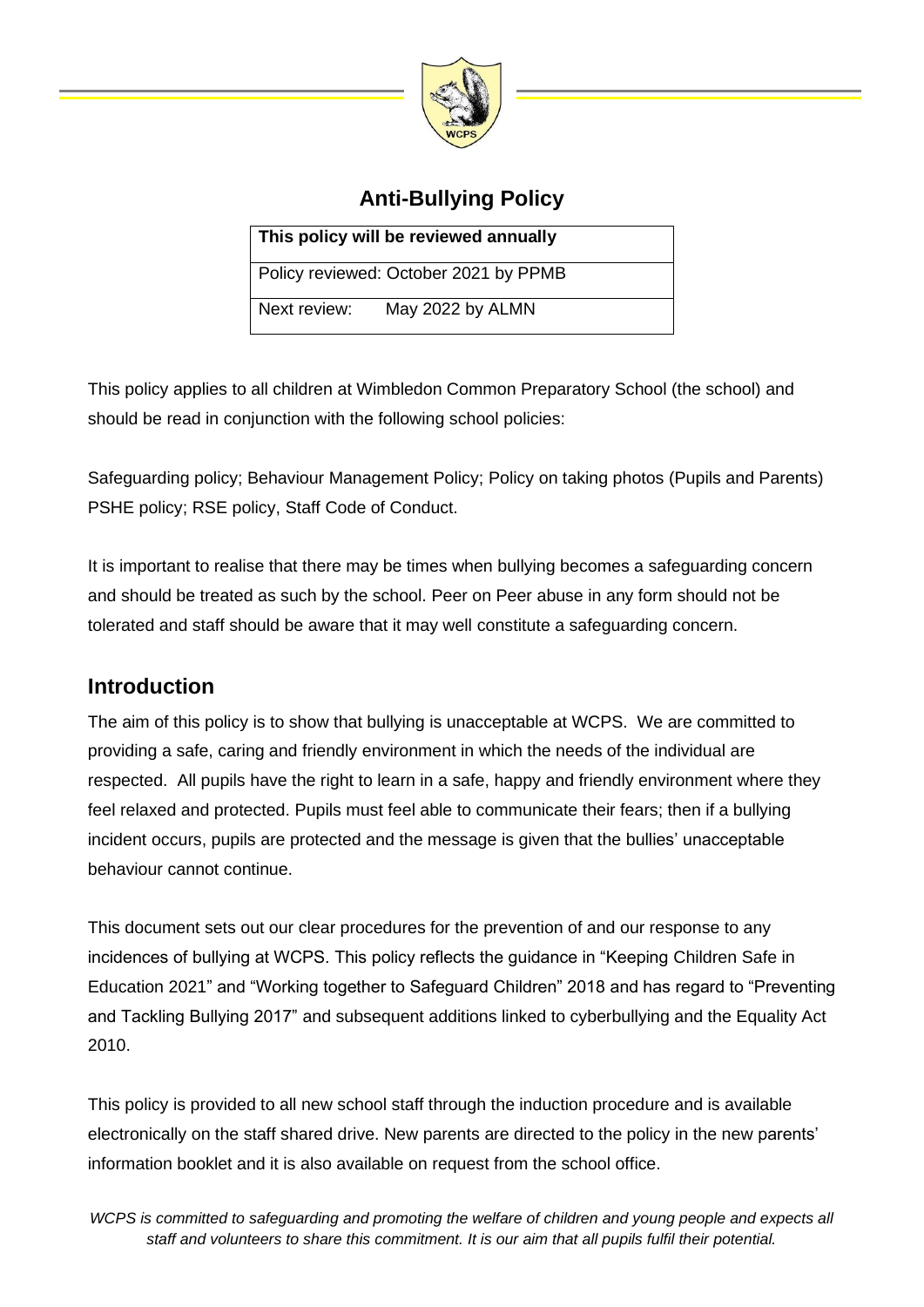#### **Definition of Bullying**

- "Bullying is behaviour by an individual or group that intentionally hurts another individual or group either physically or emotionally. Bullying is often motivated by prejudice against particular groups, for example on grounds of race, religion, culture, sex, gender, special educational needs or disability, sexual orientation or because a child is adopted or has caring responsibilities. It may be motivated by actual differences between pupils, or perceived differences. Bullying can take many forms It may occur directly or through cybertechnology "for instance cyber-bullying via text messages, social media or gaming, which can include the use of images and video." *DfE - Preventing and Tackling Bullying 2017.*
- Ensuring physical safety is obviously the school's first priority, but emotional bullying can be equally as damaging as physical. At this school we acknowledge the seriousness of incidents of all bullying and are committed to being vigilant to, and responding to bullying in all its forms.
- Bullying involves an imbalance of power between the perpetrator and the victim. This could involve perpetrators of bullying having control over the relationship which makes it difficult for those they bully to defend themselves. The imbalance of power can manifest itself in several ways. It may be physical, psychological (knowing what upsets someone), derive from an intellectual imbalance, or by having access to the support of a group or the capacity to socially isolate. It can result in the intimidation of a person or persons through the threat of violence or by isolating them either physically or online.
- Bullying based on protected characteristics is taken particularly seriously. These include age, sex, sexual orientation, gender reassignment, race, religion, or belief, marriage, civil partnership, and disability.
- The school acknowledges that bullying can be a one-off single incident. Assessing these incidents alongside repeated incidents assists the school in spotting patterns before they become persistent patterns.

## **Signs and Symptoms of bullying**

A child may indicate by signs or behaviour that s/he is being bullied. Adults should be aware of these possible signs and that they should investigate further if a child:

- is unwilling to go to school (school phobic)
- wishes to change their usual routine / route to school
- becomes withdrawn, anxious, or lacking in confidence
- starts stammering
- *WCPS is committed to safeguarding and promoting the welfare of children and young people and expects all staff and volunteers to share this commitment. It is our aim that all pupils fulfil their potential.*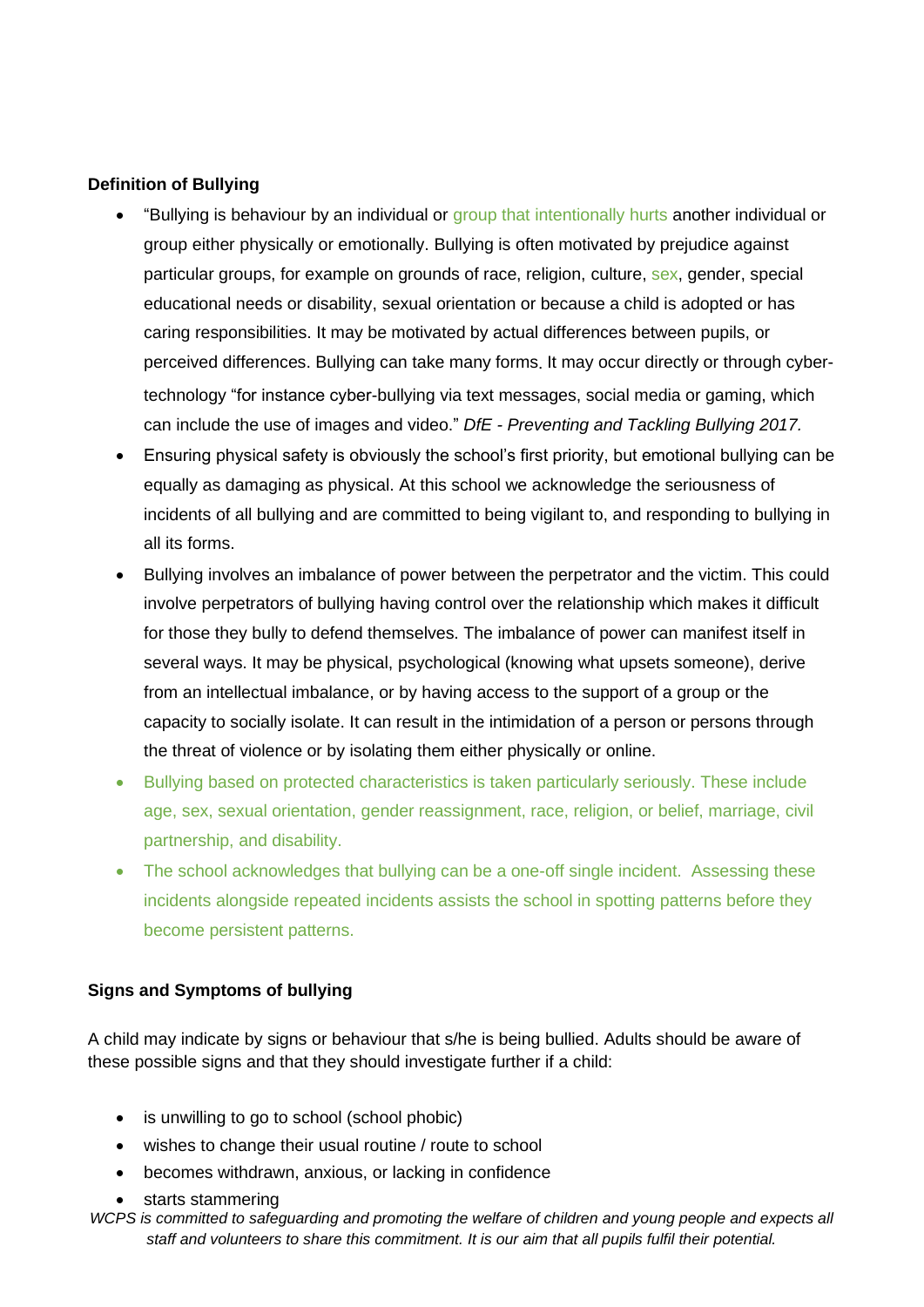- attempts or threatens to run away
- cries him/herself to sleep at night or has nightmares
- feels ill in the morning
- begins to underperform in school work
- comes home with clothes torn or books damaged
- has possessions which are damaged or "go missing"
- asks for money or starts stealing money (to pay bully)
- comes home hungry (snacks, sandwiches have been stolen)
- has unexplained cuts or bruises
- complains of symptoms such as stomach pains and headaches
- becomes aggressive, disruptive or unreasonable
- is bullying other children or siblings
- stops eating
- is frightened to say what's wrong
- gives improbable excuses for any of the above
- starts swearing or using aggressive language for no apparent reason
- starts bed wetting
- choosing the company of adults

Some of these signs and symptoms could indicate other problems, but bullying should be considered a possibility and should be taken seriously and investigated as soon as possible.

### **Strategies for the prevention and reduction of bullying**

We will help to prevent bullying by:

- Creating an ethos of good behaviour where pupils treat one another and the school staff with respect because they know that this is the right way to behave (see Behaviour Management policy)
- Having an effective school leadership that promotes an open and honest anti-bullying ethos
- Creating an inclusive environment where pupils can openly discuss the cause of their bullying, without fear of further bullying and discrimination.
- Use of curriculum opportunities e.g. PSHE, assemblies, projects, drama, stories, discussion of differences between people to discuss issues around diversity and draw out anti-bullying messages. Using teaching methods which encourage co-operative work and a variety of groupings. Our computing schemes of work contain lessons which raise awareness of avoiding being the perpetrator of unkind behaviour online.
- Use of opportunities throughout the school calendar to raise awareness of the negative consequences of bullying, e.g. anti-bullying week in November of each year, whole school assemblies, e-safety workshops.
- Establishing an atmosphere of open and honest support for one another.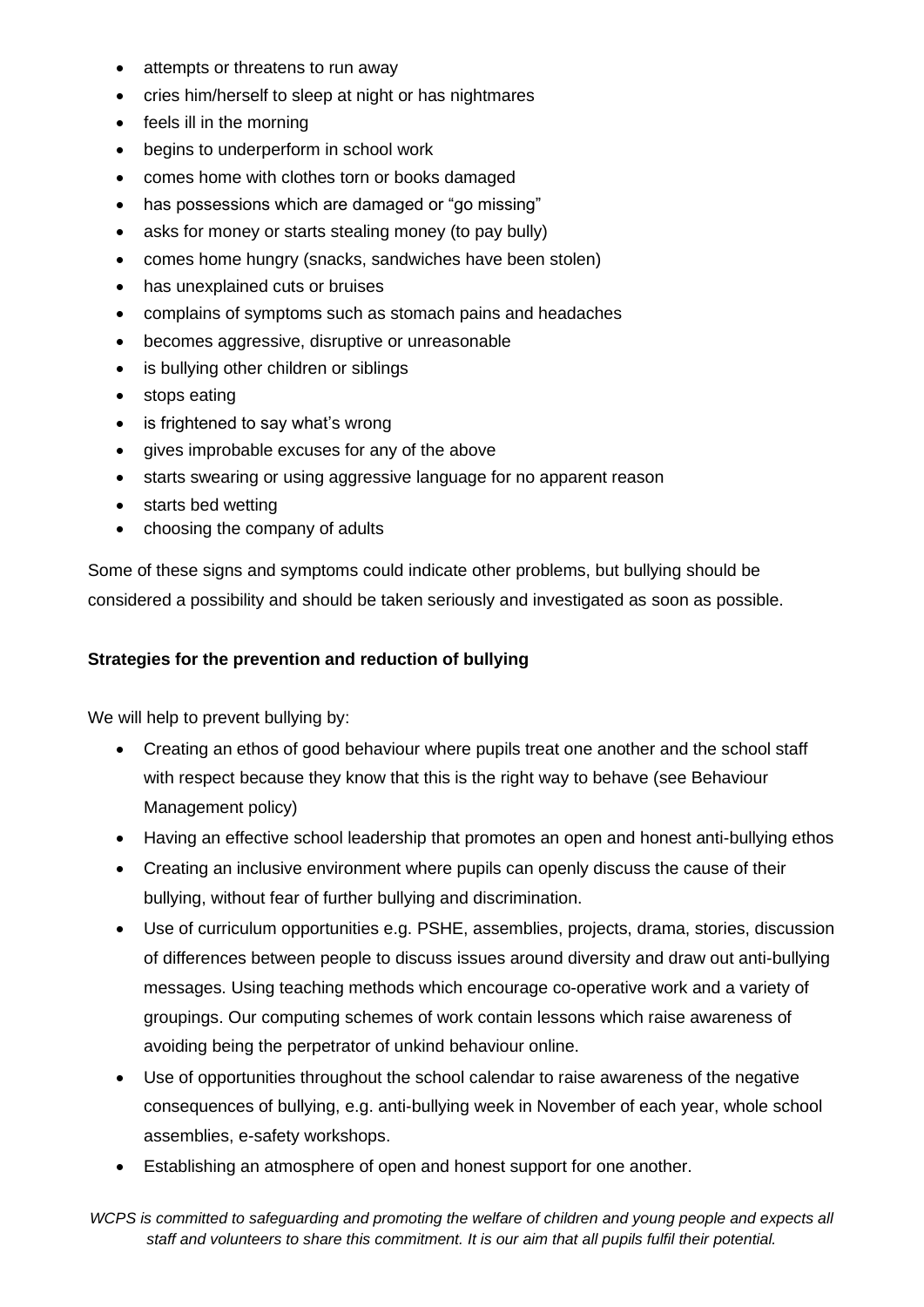- Improving the school environment looking in particular at staff supervision patterns and timetabling.
- Raising awareness of staff through discussion in staff and year group meetings and specific training where required.
- Ensuring pupils understand the school's approach and are clear in the part they can play to prevent bullying, including when they find themselves as bystanders.
- Regularly updating our approach by taking account of developments in technology.
- Implementing disciplinary sanctions showing the consequences of bullying reflect the seriousness of the incident so that others see bullying is unacceptable.
- Targeting our attention on key times and locations where bullying could be potentially more prevalent e.g. through the positive playground initiative. As part of the induction procedure, playground staff are made aware of anti-bullying issues. We have Playground Helpers who have instigated new games for children and who also monitor the Friendship Bench.
- Setting up of social interaction groups where appropriate.
- Displaying the contact details of Child Line for all pupils.
- Creating a positive ethos around the issue of anti-bullying through celebrating success.
- Involving parents to ensure that they are clear that the school does not tolerate bullying and are aware of the school's procedures in relation to dealing with incidences of bullying. This policy is available to parents on the school website.
- Staff providing good role models for the children, celebrating achievements, anticipating problems and providing support, ensuring children feel confident in talking about any problems they may have, knowing they will be listened to.
- Looking at data from *behaviour incident report forms* and *accident report forms*.
- Monitoring trends in first aid, behaviour logs, health and safety logs, bullying logs together to spot trends within the school.

## **Intervention and responding to reported incidences of bullying**

- The boys are encouraged to tell an adult if an incident has occurred, this includes cyberbullying and instances outside school. All instances of bullying are reported to the Head **Teacher**
- We ensure that the pupil is safe by providing emotional support and advice
- Investigation of the situation follows from the perspective of the victim and the alleged perpetrator. The problem will be identified and possible solutions suggested
- Decisions are made to stop reoccurrence of the bullying behaviour
- Disciplinary measures will be applied to pupils who bully in order to show clearly that their behaviour is wrong. Sanctions to be applied fairly, consistently and reasonably, taking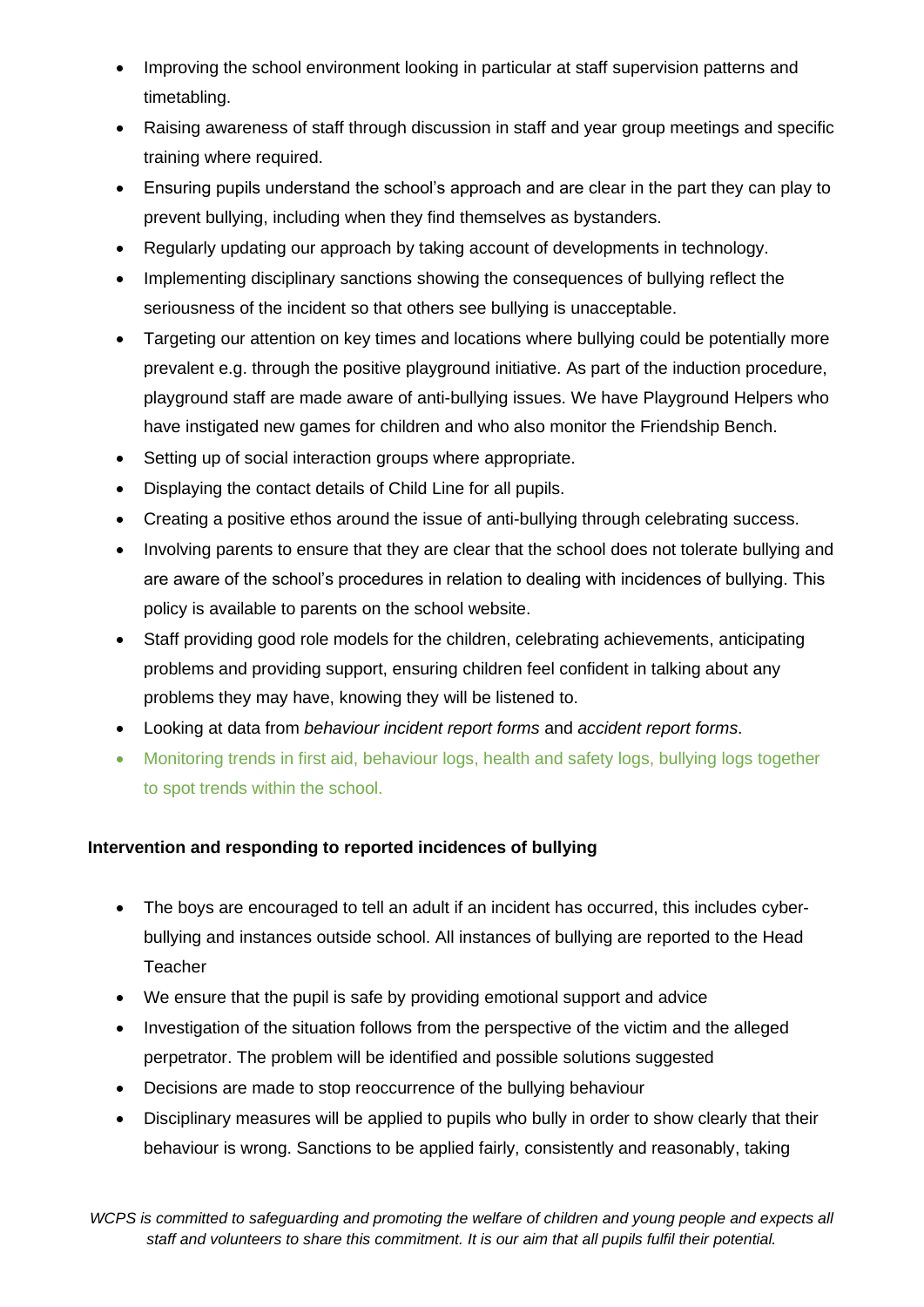account of any special educational needs or disabilities that the pupil may have (see Behaviour Management policy).

- Sanctions to be individual to each specific set of circumstances. This might include removal of privileges or temporary time out from classroom/playground. The seriousness of sanctions would increase and ultimately end with temporary or permanent exclusion.
- The motivations behind bullying behaviour should be considered, as to whether it reveals any concerns for the safety of the perpetrator. Where this is the case, the pupil engaging in bullying may also need support.
- Parents of both/all pupils are involved throughout the process of the investigation into bullying.
- Incidences of bullying are logged in the **Incidences of Bullying log** and any patterns of behaviour identified
- After the incident has been investigated and dealt with, each case will be monitored to ensure repeated bullying does not take place.

## **Safeguarding**

Under the Children Act 1989 a bullying incident should be addressed as a child protection concern where "there is reasonable cause to suspect that a pupil is suffering or likely to suffer, significant harm". Where this is the case, the school staff should report their concerns to their local authority children's social care. Even where safeguarding is not considered to be an issue, schools may need to draw on a range of external services to support the child who is experiencing bullying, or to tackle any underlying issue which has contributed to a pupil engaged in bullying.

## **Peer on Peer abuse**

Children can abuse other children. This is generally referred to as peer on peer abuse and can take many forms. This can include, but is not limited to,

- Bullying (including cyberbullying, prejudiced based and discriminatory bullying)
- Sexual violence and sexual harassment including upskirting
- Physical abuse such as hitting, kicking, shaking, biting, hair pulling or other causing physical harm
- Consensual and non-consensual sharing of nude and semi-nude images and or videos (previously referred to as sexting)
- Initiating/hazing type violence and rituals.
- Abuse in intimate personal relationships between peers.
- Causing someone to engage in sexual activity without consent.

The school's safeguarding policy includes appendices on peer on peer abuse and sexual violence and harassment which gives more detail on this matter.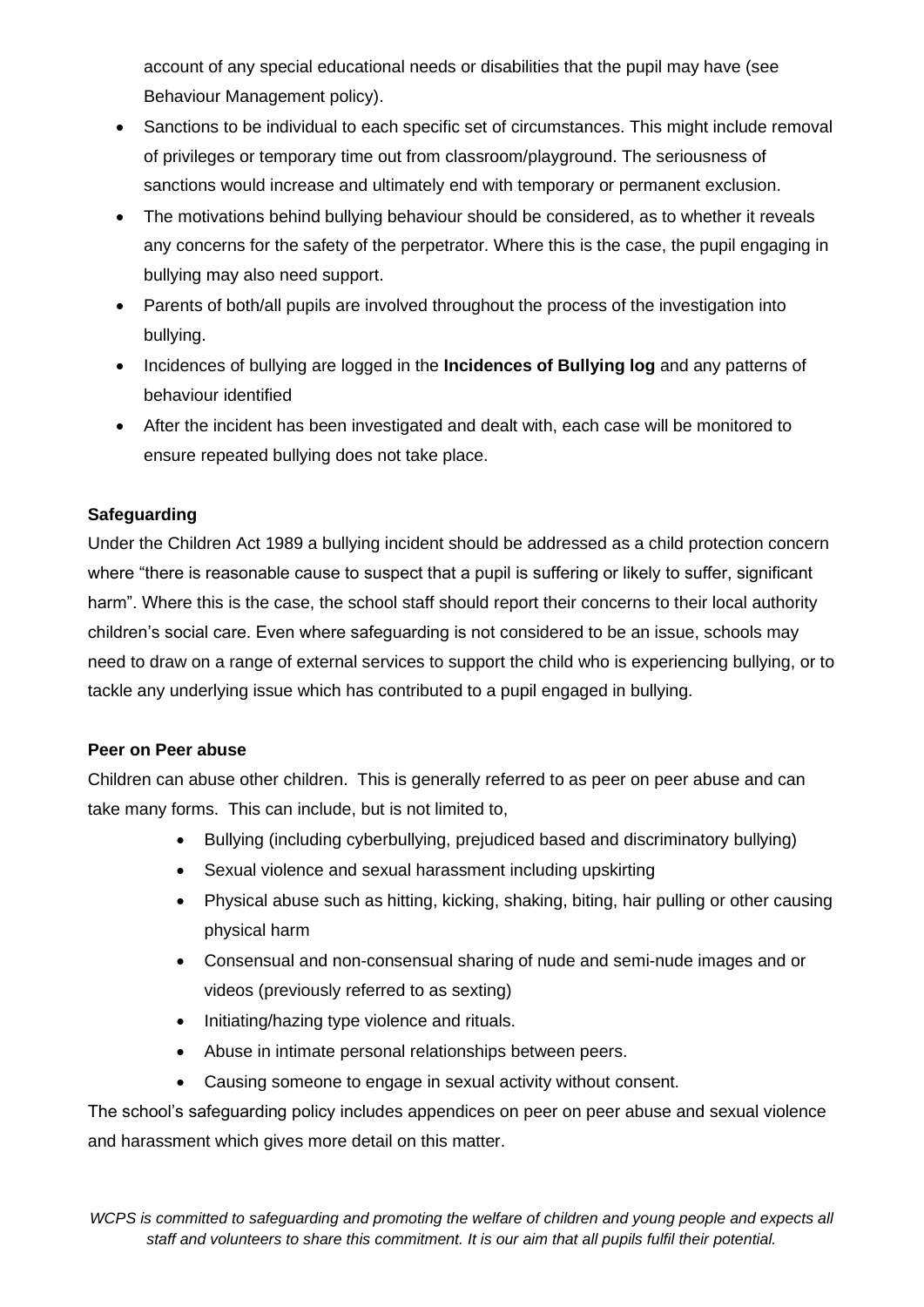When dealing with abuse of a child by their peers, we follow the key safeguarding documents – Keeping Children Safe in Education (2021) and Working together to Safeguard Children (2018). It is important that staff intervene early and address any inappropriate behaviour.

This may prevent behaviour from progressing and deteriorating. Staff should be alert to the power dynamics that can exist between even very young children and be especially alert to individual and situational factors that can increase a child's vulnerability to abuse by their peers e.g. social isolation, SEND, home environment or contextual safeguarding concerns.

There should be zero tolerance of any such behaviour and it should not be viewed as "banter" or "boys will be boys." The school will respond to any incidence of peer on peer abuse in the following ways:

- effective implementation of the school's usual safeguarding and anti-bullying policies investigation of any incident, treating all children as being at potential risk including the perpetrator, consider all safeguarding concerns and any actions needed to mitigate any further risks.
- Informing parents of both the victim and alleged perpetrator.
- seeking advice from statutory agencies as appropriate and ensure readiness to make a referral if an incident meets the referral threshold set by the local Safeguarding children's board
- effective information sharing with any agencies or other professionals involved
- good record keeping of related conversations, meetings and communications to establish if any patterns are occurring from what may begin as a one off incident.

If a member of staff believes for whatever reason, that a child may be at risk of or experiencing abuse by their peers, even when no allegation has been made, then they should discuss their concern with DSL without delay so that a course of action can be agreed. Often clues to an ongoing situation can become apparent in general conversations with children or overheard, in written work, through body language, social cues or power dynamics. If a child speaks to a member of staff about peer on peer abuse that they have witnessed or are a part of, the member of staff should use open language that demonstrates understanding rather than judgement following the procedure set out for receiving disclosures as set out in the safeguarding policy.

#### **Bullying outside the school premises**

Bullying can happen anywhere – in the classroom, in the corridor, in the toilets, in the playground. Bullying may also happen on the way to and from school. In such cases, the Head Teacher is empowered by law to deal with such incidents but must do so to such an extent as is reasonable in accordance with the school's policy. Where bullying outside school is reported to school staff, it will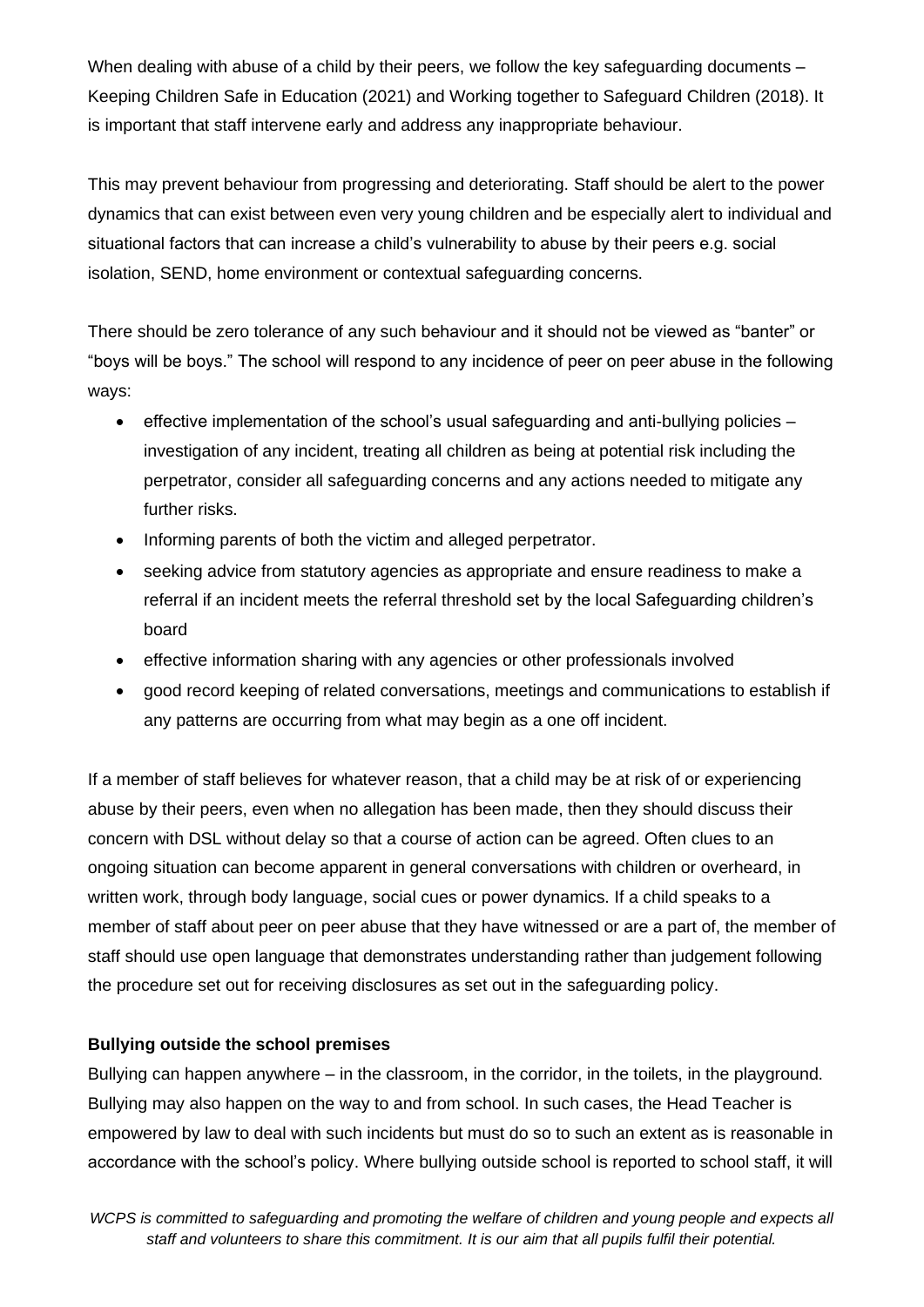be investigated and the school will do what it can to address any bullying issues e.g. talk to the local community police officer about a specific problem outside the school premises, speak to the Head Teacher of other schools whose children may be involved in bullying off the school premises, talk to the children about how to handle or avoid bullying outside the school premises.

#### **Cyber Bullying**

#### **Definition**

"Cyberbullying is the use of Information Communications Technology (ICT), particularly mobile phones and the internet, deliberately to upset someone else." *Department for Children Schools and Families* 

Cyberbullying can have a serious impact because of a number of factors including:

- Invasion of personal space
- The anonymity (at least initially) of the bully

• The ability to broadcast upsetting messages and images rapidly to a potentially social networking sites, like Club Penguin, Snapchat and Facebook, emails and mobile phones, used for SMS messages and as cameras.

Although the children in our care are often in some cases too young to be exposed to this type of bullying, there is an increased risk for young children to be bullied online. Two-thirds of all bullying is verbal, and increasingly this happens in un-moderated chat rooms or by instant messaging, or via text messages on mobile phones. Bullying can be subtle but most of the time, if a child is being bullied, they often know who is doing it to them. We work in partnership with parents, where necessary, to advise them on issues that need to be dealt with, supporting them if they inform us of any issue; this support is in line with our wider anti-bullying guidelines. At school, we will spend time educating the students about cyberbullying through PSHEE and Computing lessons, giving them the opportunity to raise issues and discuss them with staff as appropriate. Our designated safeguarding officers and other staff and parents to deal with issues about cyberbullying with regards to E-safety and safeguarding. For more detailed information, please read the E-Safety Policy.

#### **What parents can do:**

• encourage the children to show you any messages they have received or to tell you immediately if anything new happens

• tell them never to respond to an internet bully in a chat room, and never respond to abusive text messages

• make sure they stick to moderated chat rooms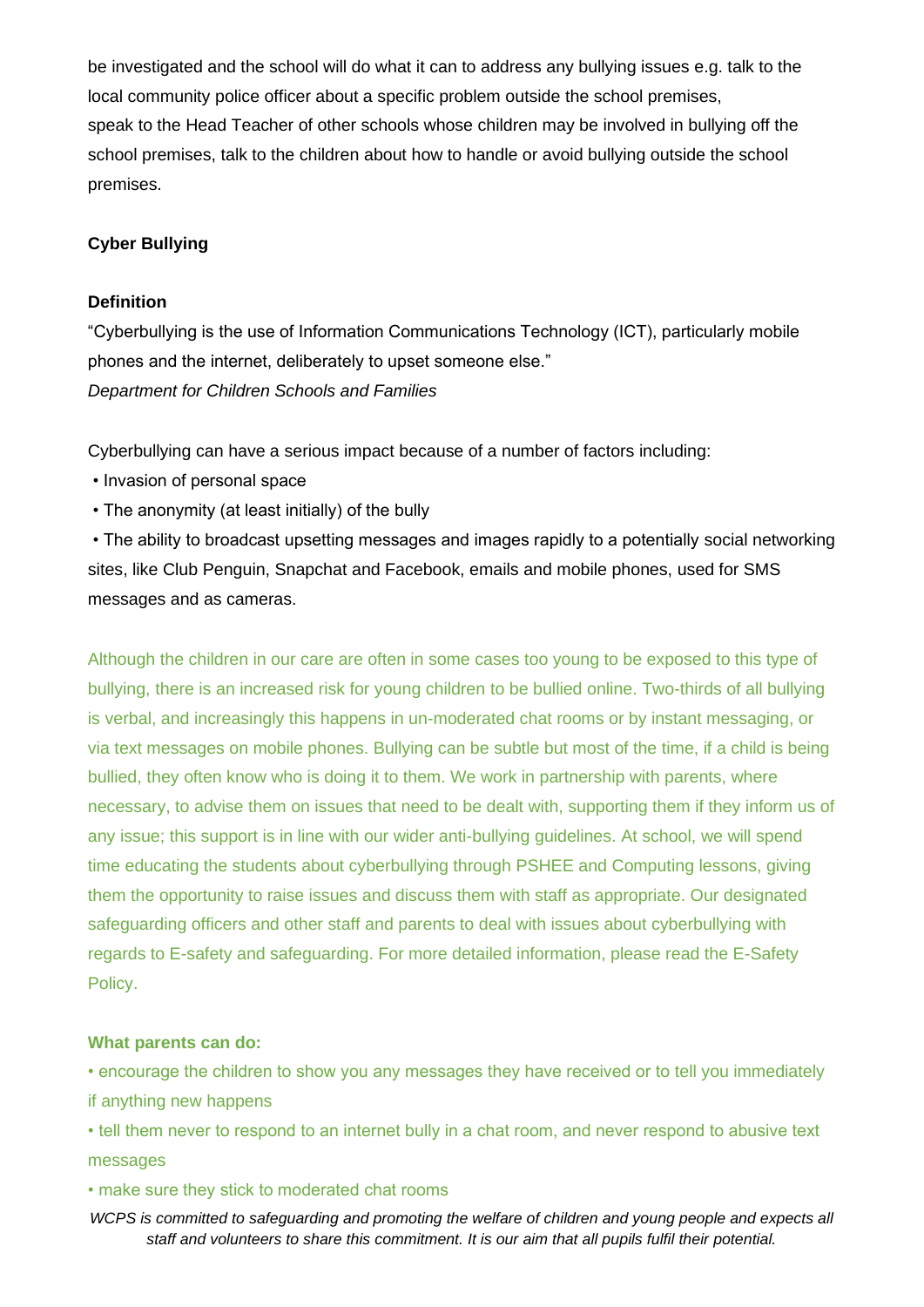• tell them that bullying usually stops once they tell other people about it

• if bullying or abuse starts in a chat room, encourage your children to leave immediately and tell you - you can then contact the moderator or the site manager/editor

• tell them never to give out personal contact details online or put photographs of themselves up on websites

All staff have taken part in E-Safety training relating to topics such as grooming, avoidance of websites containing violent or adult content and dangers of sharing personal information and photographs. All children take part in E-safety workshops. Parents are invited to participate in esafety workshops.

#### **Cyber bullying – Preventative measures**

WCPS:

- Expects all pupils and staff to adhere to its policy for the safe use of the Internet
- All e-communications used on the school site or as part of school activities off-site are monitored
- Certain sites are blocked by our filtering system and pupils' use is monitored
- The curriculum teaches pupils about the risks of new communications technologies, the consequences of their misuse, and how to use them safely including personal rights
- Children at WCPS are not permitted to bring mobile phones into school
- Staff must keep their mobile phones out of sight during the school day and they must be switched to silent during lessons and when on duty. Staff may not use mobile phones to take photos or record the children
- Only school cameras are to be used when taking photographs of the children. No personal cameras may be used at school. The school cameras may not be taken off-site unless needed for outings/sports fixtures
- All images on school cameras are required to be downloaded (on to the school's network) and deleted once they are no longer needed.

## **Sexual violence and harassment**

This can occur between two children of any age and sex. It can also occur through a group of children sexually assaulting or harassing a single child or group of children. It can happen in any setting, outside of the setting as well as online.

*WCPS is committed to safeguarding and promoting the welfare of children and young people and expects all staff and volunteers to share this commitment. It is our aim that all pupils fulfil their potential.* Children who are victims of sexual violence and sexual harassment will likely find the experience stressful and distressing. Sexual violence in the context of this policy has the same meaning as those offences set out in the Sexual Offences Act 2003. Sexual harassment means unwanted conduct of sexual nature. Being a victim of sexual violence or harassment may adversely affect a